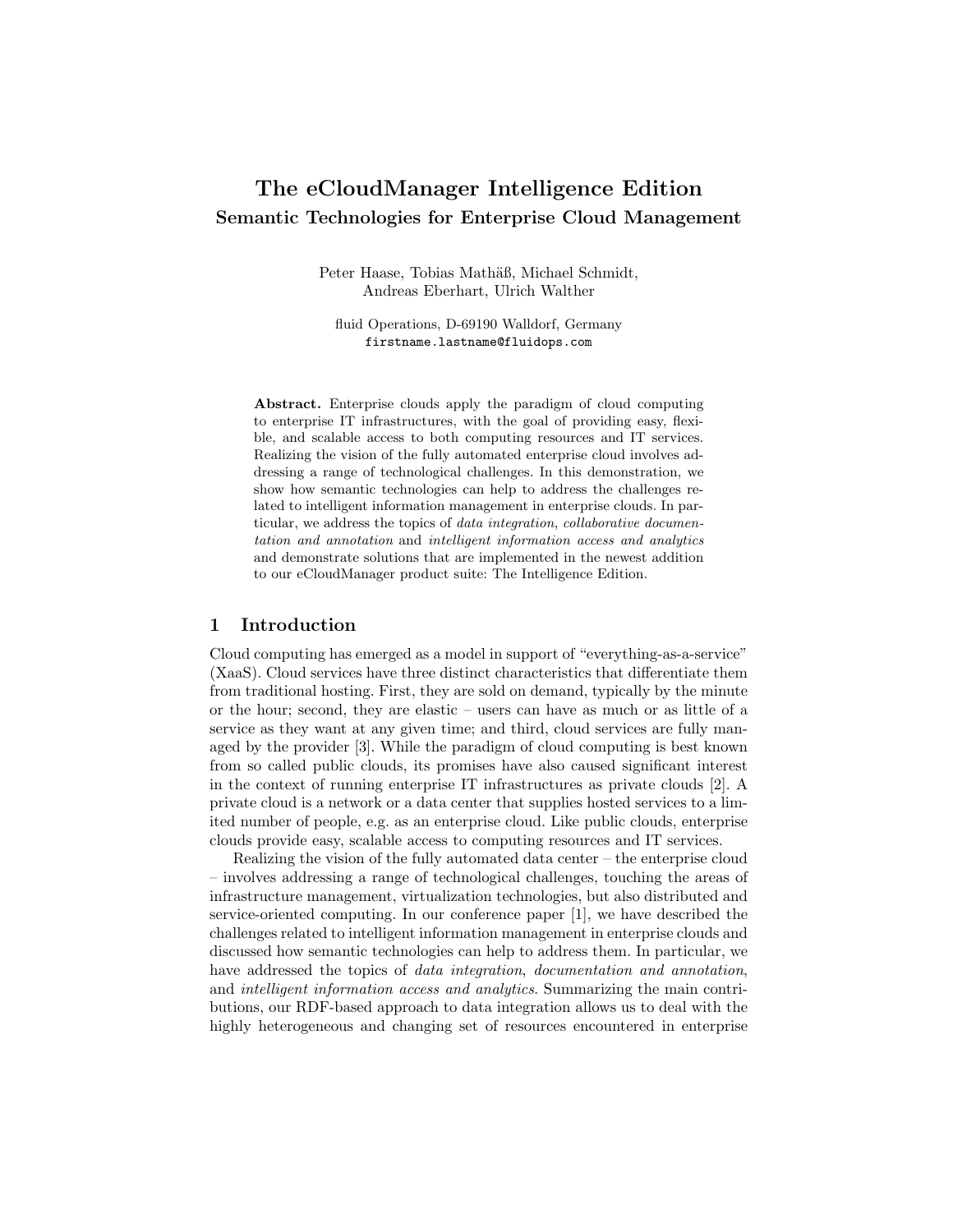data centers. Semantic wikis provide an end-user oriented interface for creating structured and unstructured annotations, supporting the main use cases for documentation and knowlegde management, seamlessly integrating automatically obtained data with user-generated content. This data can be searched, explored, and analyzed without system boundaries, supported by state-of-the-art techniques of semantics-based information access.

This demonstration complements the conference paper with a live demo of the implementation of our solution in the eCloudManager Intelligence  $\text{Edition}^1$ . In the remainder, we present a brief solution overview of the eCloudManager, followed by a description of the demonstration scenario.

#### 2 Solution Overview

The eCloudManager Product Suite is a Java-based software solution that is targeted at the management of enterprise cloud environments. The eCloudManager's overall architecture is depicted in Figure 1. The bottom of the figure shows the two dimensions of information relevant to the eCloudManager, namely Data Center Resources and Business Resources. The data center resources are divided along the IT stack into (i) a Hardware Layer that consists of physical storage, network and compute infrastructure, (ii) a Virtualization Layer built on top of the hardware layer that is made up of hypervisors with appropriate management capabilities, and finally (iii) the Application Layer built on top of the virtualization layer, comprising applications on top of the virtualized resources. These data center resources are complemented by associated business resources, like customer data, hardware catalogs, or related project information.

Built on top of this infrastructure, the eCloudManager comes with four complementary editions for Infrastructure Management, Virtual Landscape Management, and Self-Service. In the demonstration, we will focus on the features of the fourth edition, namely the Intelligence Edition, which makes use of innovative semantic technologies to integrate available resources into a semantic store, investigate this data, and collaboratively interact with the integrated data.

At the bottom of the Intelligence Edition is the *Data Integration Layer*, which relies on the concept of so-called data providers that extract data from a physical or logical resource, convert it into RDF and integrate the resulting RDF data into the central repository. The central repository where the provider data is stored is settled in the *Data Management Layer*. Technically, it is realized as a Sesame triple store that adheres to a predefined (yet extendable) OWL ontology. In addition to the repository, the layer provides components for search and intelligent, semantics-based information access. A central component in this layer are also semantic wiki pages that are associated with the resources in the repository; they offer an entry point to the eCloudManager users, allowing to add new and complement existing information. The uppermost layer in the Intelligence Edition is the Presentation Layer. Located on top of the Data Management Layer, it

<sup>1</sup> The product including additional material such as screencams is available at http: //fluidops.com/eCM\_INT.html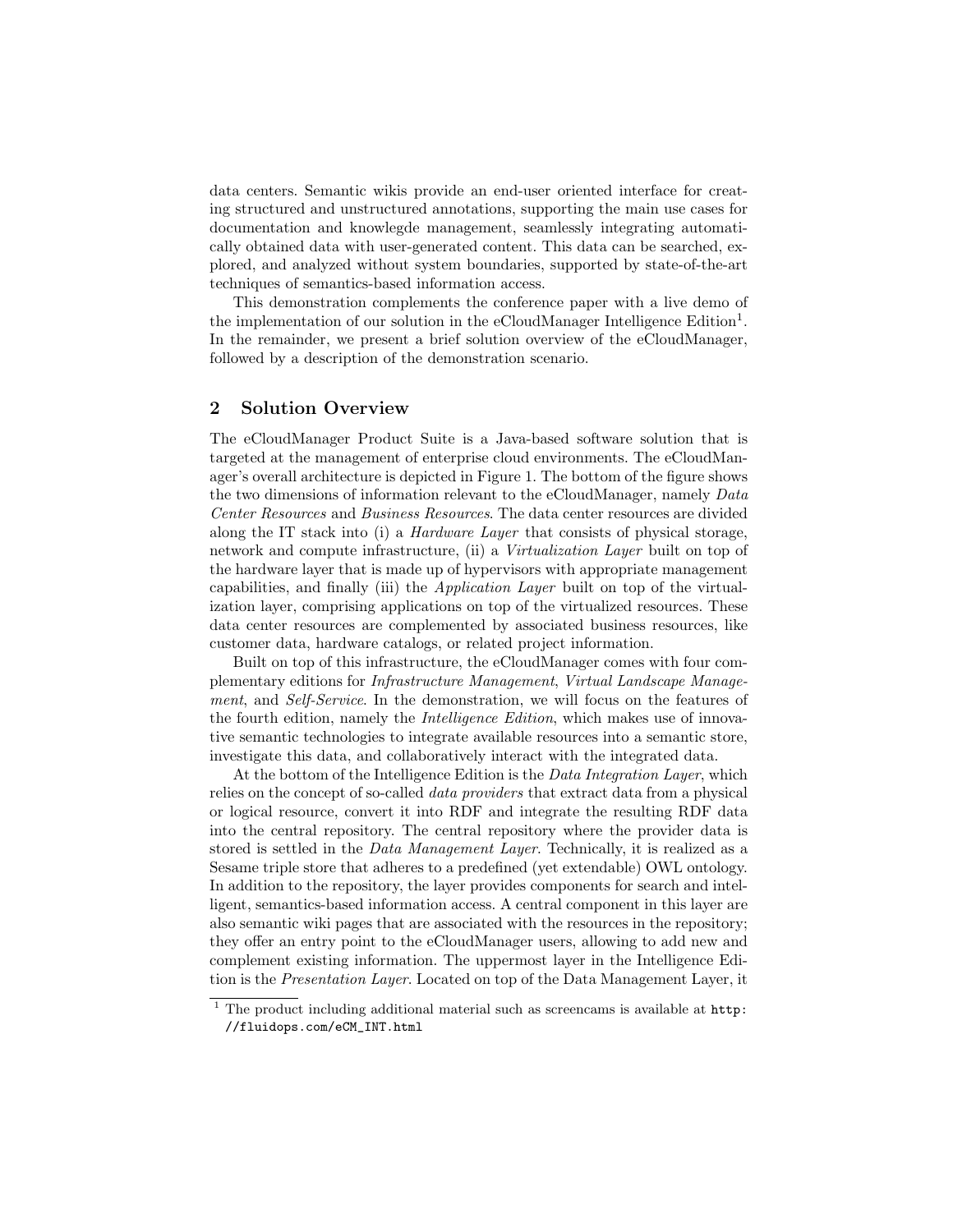

Fig. 1. eCloudManager Architecture

comes with a predefined set of widgets with varying functional focus, e.g. offering support to display wiki pages, visualize the underlying data using charts, navigate through the underlying RDF graph, and collaboratively annotate resources using both semantic annotations as well as free-text documentation.

### 3 Demonstration Scenario

We now give a brief overview of the demonstration, in which we show how the Intelligence Edition addresses the challenges in the administration of a real enterprise cloud. It is structure along the main features of the system.

Data Integration. Being able to automate data center operations via low level APIs is the prerequisite for achieving the vision of a fully automated enterprise cloud. Many layers play a role in this picture and one is faced with a large set of provider APIs ranging from storage to application levels. In the demo, we will show an enterprise cloud with heterogeneous multi-vendor resources. We show how we use RDF as a data model for integrating semantically heterogeneous information to obtain a unified view on the entire data center, both horizontally – across different product versions and vendors – and vertically – across storage, compute units, network, operating systems, and applications.

Collaborative Documentation and Annotation. In order to have a complete picture, organizational and business aspects need to be added to the technical data. Consider the following examples: The decision whether to place a